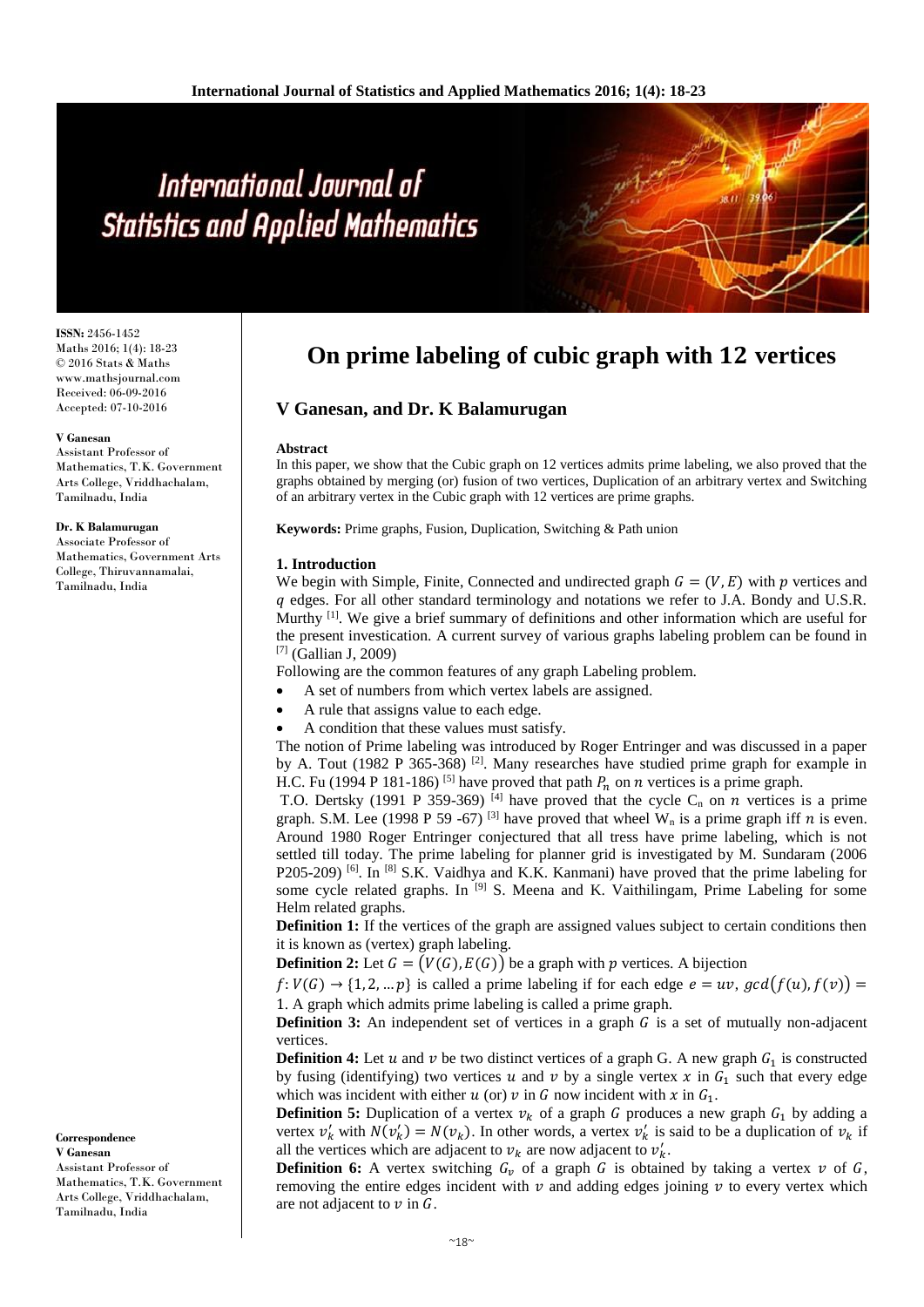**Definition 7:** A simple graph  $G$  is called a regular graph if each vertex of  $G$  has an equal degree. **Definition 8:** A regular graph  $G$  is called a Cubic graph if all the vertices of  $G$  are of degree 3. (i.e) A 3-regular graph is called a Cubic graph.

**Proposition 1:** A Cubic graph with 12 vertices is a prime graph.

**Proof:** Let  $G = (V, E)$  be a Cubic graph with 12 vertices and 18 edges Let  $V(G) = {u_1, u_2, u_3, u_4, u_5, u_6, v_1, v_2, v_3, v_4, v_5, v_6}$  $E(G) = \{u_iu_{i+1}/1 \le i \le 5, u_1u_6\} \cup \{v_iv_{i+1}/1 \le i \le 5, v_1v_6\} \cup \{u_iv_i/1 \le i \le 6\}$ Define a labeling  $f: V(G) \to \{1, 2, 3, ..., 12\}$ such that  $f(u_i) = i$  for  $1 \leq i \leq 6$ (i.e.)  $f(u_1) = 1$  $f(u_2) = 2$  $f(u_3) = 3$  $f(u_4) = 4$  $f(u_5) = 5$  $f(u_6) = 6$ and let  $f(v_i) = 12 - (i - 1)$  for  $1 \le i \le 6$ (i.e.)  $f(v_1) = 12$  $f(v_2) = 11$  $f(v_3) = 10$  $f(v_4) = 9$  $f(v_5) = 8$  $f(v_6) = 7$ Clearly, for each edge  $e = u_i u_i \in G$  for the edges  $v_i v_i \in G$  and  $u_i v_i \in G$ ,

 $gcd(f(u_i), f(u_j)) = 1, gcd(f(v_i), f(v_j)) = 1$  and  $gcd(f(u_i), f(v_i)) = 1$ Therefore,  $G$  admits a prime labeling Hence  $G$  is a prime graph.

# **1.1 Illustration**



**Fig 1:** A Cubic graph with 12 vertices is a Prime graph.

**Proposition 2:** The Fusion(or merging) of two vertices in a Cubic graph with 12 vertices is a prime graph. **Proof:**

Let  $G = (V, E)$  be a cubic graph with 12 vertices and 18 edges Let  $V(G) = {u_1, u_2, u_3, u_4, u_5, u_6; v_1, v_2, v_3, v_4, v_5, v_6}$ and  $E(G) = \{u_iu_{i+1}/1 \leq i \leq 5, u_1u_6\} \cup \{v_iv_{i+1}/1 \leq i \leq 5, v_1v_6\} \cup \{u_iv_i/1 \leq i \leq 6\}$ Let  $G_f$  be a graph obtained from G by fusing two consecutive vertices (say  $v_1$  and  $v_2$ ) Then  $|V(G_f)| = 11$  and  $|E(G_f)| = 17$ Define a label  $f: V(G_f) \to \{1, 2, 3, \dots \dots 11\}$ such that  $f(u_i) = i$  for  $1 \leq i \leq 6$  $(i.e) f(u_1) = 1$  $f(u_2) = 2$  $f(u_3) = 3$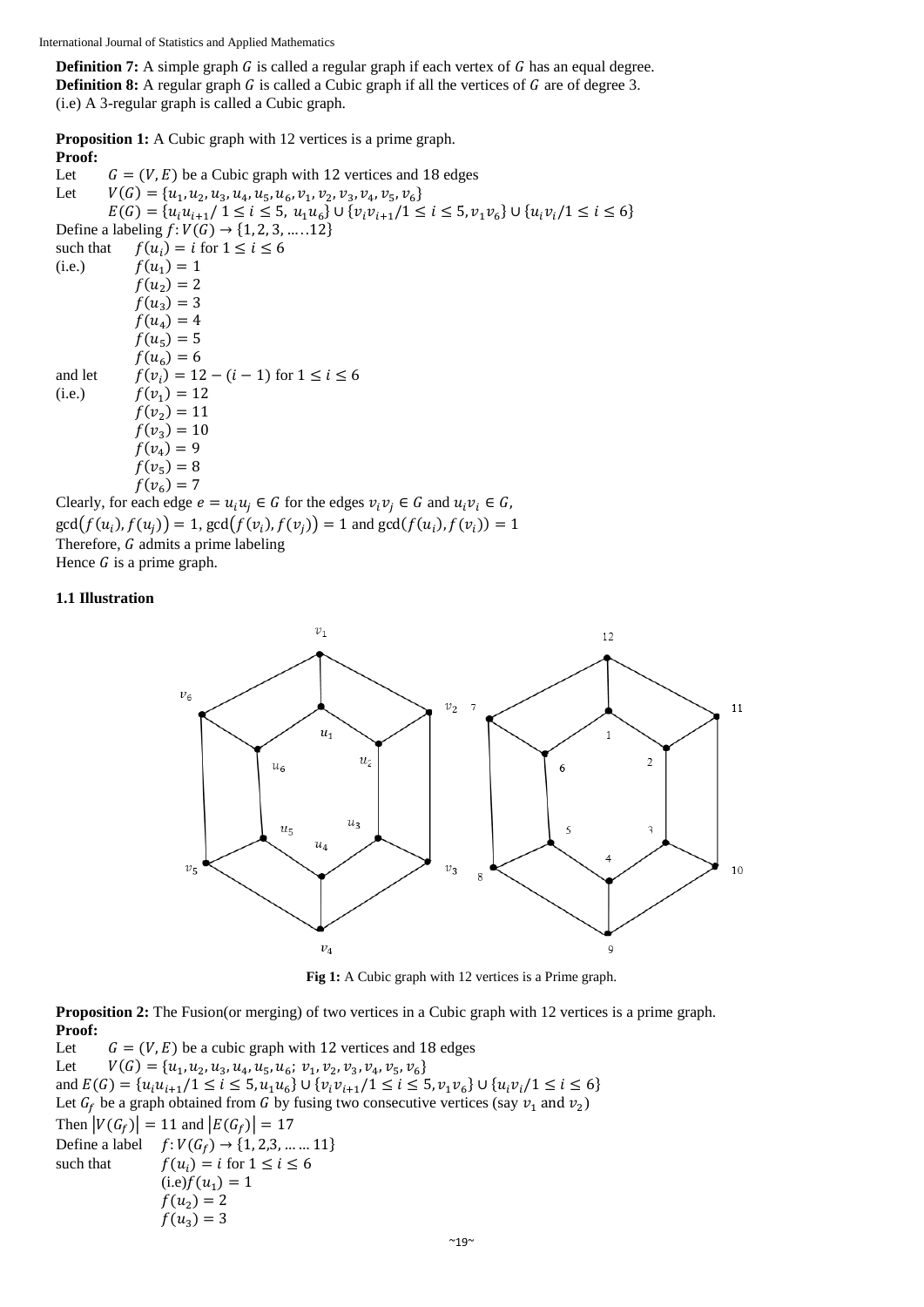$f(u_4) = 4$  $f(u_5) = 5$ and  $f(u_6) = 6$ and let  $, v_2 = v$  = 11, where v is the new vertex after fusion of the vertices  $v_1$  and  $v_2$ .  $f(v_{i+1}) = 11 - (i - 1)$  for  $2 \le i \le 5$ (i.e)  $f(v_3) = 10$  $f(v_4) = 9$  $f(v_5) = 8$ and  $f(v_6) = 7$ Clearly, for each edge  $e = u_i u_j \in G_f$  for the edges  $(u_1, v)$ ,  $(u_2, v)$ ,  $(v_3, v)$ ,  $v_i v_j$ ,  $u_i v_j \in G_f$ We have  $\qquad \text{gcd}(f(v), f(u_1)) = 1$  $gcd(f(v), f(u_2)) = 1$  $gcd(f(v), f(u_3)) = 1$  $gcd(f(v_i), f(v_j)) = 1,$  $gcd(f(u_i), f(v_i)) = 1$ 

and  $\qquad \qquad gcd\left(f(u_i), f(u_j)\right) = 1$ 

Therefore,  $G_f$  admits prime labeling. Hence  $G_f$  is a prime graph.

#### **1.2 Illustration**



**Fig** 2:  $G_f$  is a prime graph

**Proposition 3:** The Duplication of any arbitrary vertex in a Cubic graph with 12 vertices is a prime graph. **Proof:**

Let  $G = (V, E)$  be a cubic graph with 12 vertices

Let  $V(G) = {u_1, u_2, u_3, u_4, u_5, u_6, v_1, v_2, v_3, v_4, v_5, v_6}$  $E(G) = \{u_iu_{i+1}/1 \leq i \leq 5, u_1u_6\} \cup \{v_iv_{i+1}/1 \leq i \leq 5, v_1v_6\} \cup \{u_iv_i/1 \leq i \leq 6\}$ 

Let  $G_k$  be a graph obtained from G by duplicating the vertex  $v_k$  in G and  $v_k^*$  duplication vertex of the vertex  $v_k$ . Without loss of generality, we may duplicate vertex  $v_1$  and  $v_1^*$  be its duplication vertex.

Then  $|V(G_k)| = 13$ Define a label  $f: V(G_k) \to \{1, 2, ..., 13\}$ such that  $f(u_i) = i$  for  $1 \le i \le 6$  $f(u_1) = 1$  $f(u_2) = 2$  $f(u_3) = 3$  $f(u_4) = 4$  $f(u_5) = 5$  $f(u_6) = 6$ And let  $v_1^*$ ) = 13, where  $v_1^*$  is the duplication vertex of vertex  $v_1$  $f(v_i) = 12 - (i - 1)$  for  $1 \le i \le 6$ (i.e)  $f(v_1) = 12$  $f(v_2) = 11$  $f(v_3) = 10$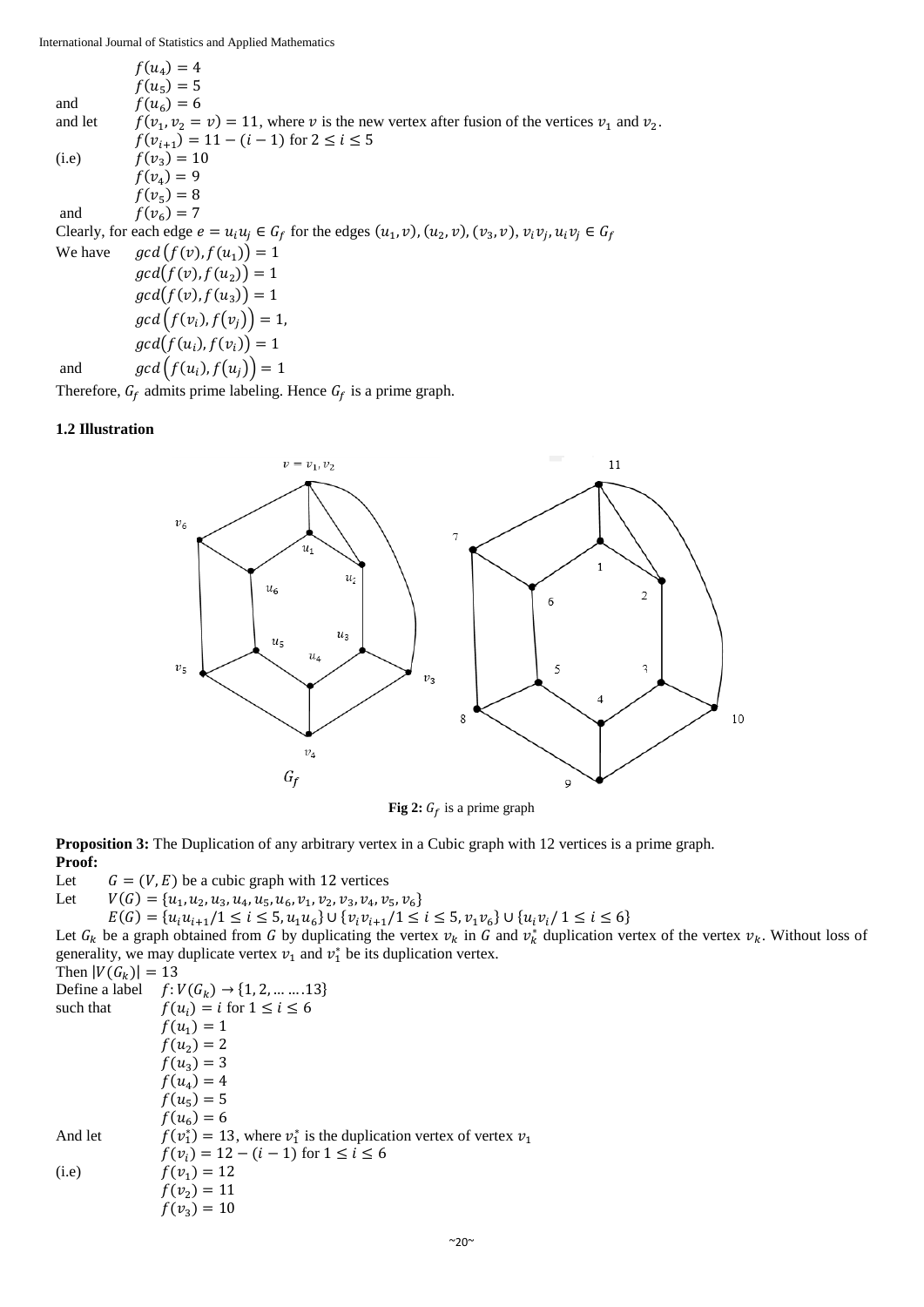$$
f(v_4) = 9
$$
  
f(v<sub>5</sub>) = 8  
f(v<sub>6</sub>) = 7

Clearly, for the edges  $e = u_i u_j \in G_k$  and for the edges and  $v_i v_j \in G_k$ ,  $u_i v_i \in G_k$ ,  $v_1^* v_1$ ,  $v_1^* v_2$ ,  $v_1^* v_6 \in G_k$  $gcd(f(u_i), f(u_j)) = 1$ 

 $gcd(f(v_i), f(v_j)) = 1$  $gcd(f(u_i), f(v_i)) = 1$  $gcd(f(v_1^*), f(v_6)) = 1$  $gcd(f(v_1^*), f(v_1)) = 1$  $gcd(f(v_1^*), f(v_2)) = 1$ 

Therefore,  $G_k$  admits prime labeling Hence  $G_k$  is a prime graph.

#### **1.3 Illustration**



**Fig 3:** Duplication of a vertex  $v_1$  in a Cubic graph *G* is a prime graph

**Proposition 4:** The switching of any vertex in a Cubic graph with 12 vertices is a prime graph. **Proof:**

Let  $G = (V, E)$  be a Cubic graph with 12 vertices and 18 edges

Let  $V(G) = {u_1, u_2, u_3, u_4, u_5, u_6; v_1, v_2, v_3, v_4, v_5, v_6}$ 

 $E(G) = \{u_iu_{i+1}/1 \le i \le 5, u_iv_6\} \cup \{v_iv_{i+1}/1 \le i \le 5, v_iv_6\} \cup \{u_iv_i/1 \le i \le 6\}$ 

Let  $G_s$  be the graph obtained by switching an arbitrary vertex of G. Without loss of generality let this vertex be  $v_1$  and  $|V(G_s)| =$ 12 and  $|E(G<sub>s</sub>)| = 23$ 

|           | Define a label $f: V(G_s) \to \{1, 2, 3 \dots \dots 12\}$                                                 |
|-----------|-----------------------------------------------------------------------------------------------------------|
| Such that | $f(u_i) = 12 - (i - 1)$ for $1 \le i \le 6$                                                               |
|           | $f(u_1) = 12$                                                                                             |
|           | $f(u_2) = 11$                                                                                             |
|           | $f(u_3)=10$                                                                                               |
|           | $f(u_4) = 9$                                                                                              |
|           | $f(u_5) = 8$                                                                                              |
|           | $f(u_{\epsilon})=7$                                                                                       |
| and       | $f(v_1) = 1$ where $v_1$ is a switching vertex                                                            |
|           | $f(v_i) = i$ , for $2 \le i \le 6$                                                                        |
|           | $f(v_2) = 2$                                                                                              |
|           | $f(v_3) = 3$                                                                                              |
|           | $f(v_A)=4$                                                                                                |
|           | $f(v_5) = 5$                                                                                              |
|           | $f(v_6) = 6$                                                                                              |
|           | Clearly, for each edge $e = u_i u_j \in G_s$ , for the edges $v_i v_j, u_i v_i, v_1 u_i, v_1 v_j \in G_s$ |
| We have   | $gcd(f(u_i), f(u_i)) = 1$                                                                                 |
|           | $gcd(f(v_i), f(v_i)) = 1$                                                                                 |
|           | $gcd(f(u_i), f(v_i)) = 1$                                                                                 |
|           | $gcd(f(v_1), f(u_i)) = 1$ for $i = 2, 3, 4, 5, 6$                                                         |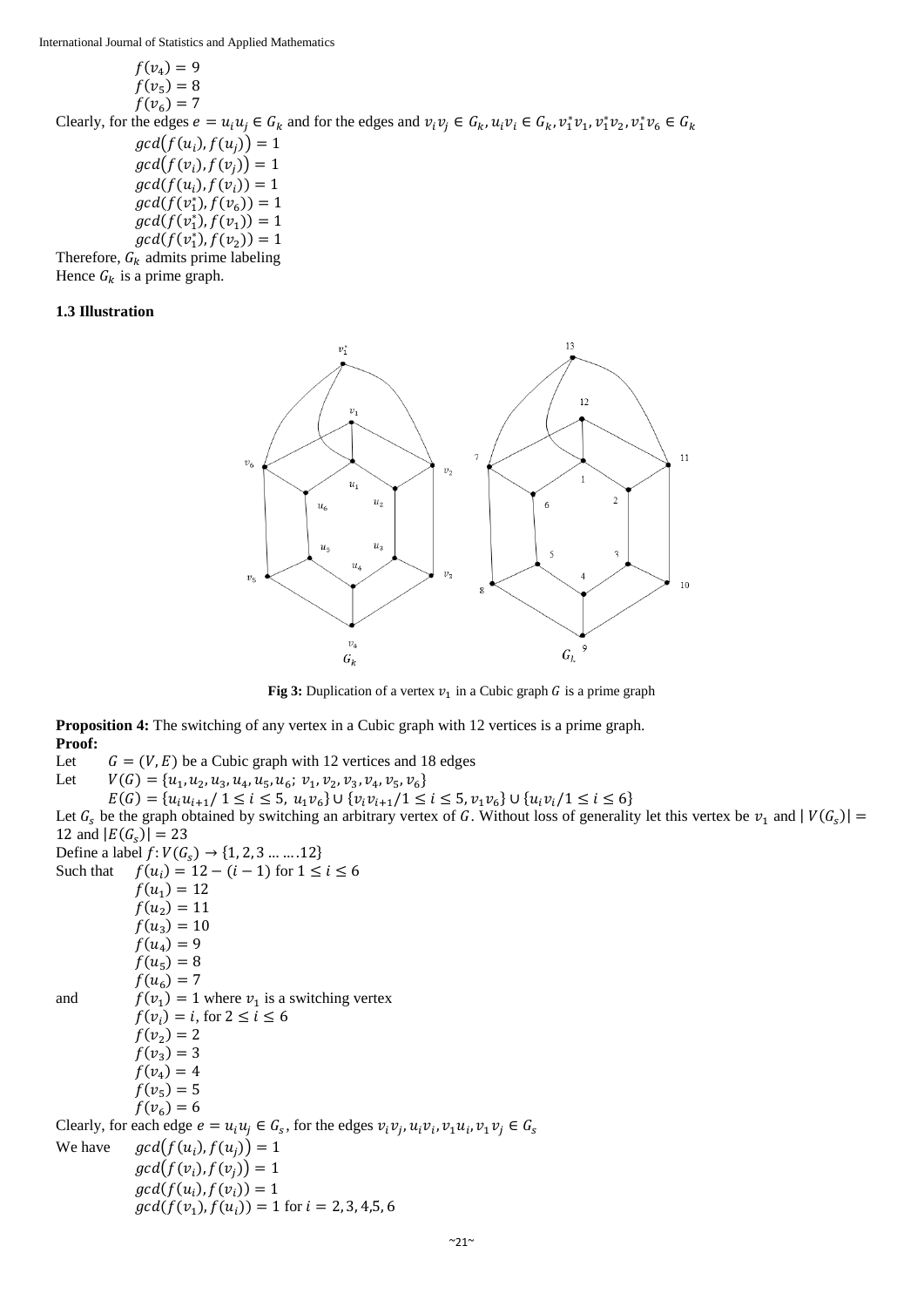$gcd(f(v_1), f(v_j)) = 1$  for  $j = 3, 4, 5$ Clearly,  $G_s$  admits a prime labeling Hence  $G_s$  is a prime graph.

#### **1.4 Illustration**



**Fig 4:** switching a vertex  $v_1$  in a cubic graph with 12 vertices is a prime graph

**Proposition 5:** The Path union of two pieces of Cubic graph with 12 vertices is a prime graph. **Proof:**

Let  $G = (V, E)$  be a Cubic graph with 12 vertices and 18 edges

Let  $V(G) = {u_1, u_2, u_3, u_4, u_5, u_6, v_1, v_2, v_3, v_4, v_5, v_6}$ 

 $E(G) = \{u_iu_{i+1}/1 \le i \le 5, u_1v_6\} \cup \{v_iv_{i+1}/1 \le i \le 5, v_1v_6\} \cup \{u_iv_i/1 \le i \le 6\}$  Let  $G_p$  be the graph obtained by taking the path union of two pieces of Cubic graphs with 12 vertices G and G' respectively. Then  $|V(G_p)| = 24$ . Define a label  $f: V(G) \to$  ${1, 2, 3 \dots 24}$ 

# **1.5 For labeling of G**

 $f(u_i) = i$ , for  $1 \le i \le 6$  $f(u_1) = 1$  $f(u_2) = 2$  $f(u_3) = 3$  $f(u_4) = 4$  $f(u_5) = 5$  $f(u_6) = 6$  $f(v_i) = 12 - (i - 1)$  for  $1 \le i \le 6$  $f(v_1) = 12$  $f(v_2) = 11$  $f(v_3) = 10$  $f(v_4) = 9$  $f(v_5) = 8$  $f(v_6) = 7$ 

# **1.6 For labeling**  ′

let  $f(u'_i) = 13 + (i - 1)$  for  $1 \le i \le 6$  $f(u') = 13$  $f(u'_2) = 14$  $f(u'_3) = 15$  $f(u_4') = 16$  $f(u'_5) = 17$  $f(u'_6) = 18$ And  $f(v_i') = 24 - (i - 1)$  for  $2 \le i \le 6$  $f(v'_1) = 24$  $f(v'_2) = 23$  $f(v_3') = 22$  $f(v_4') = 21$